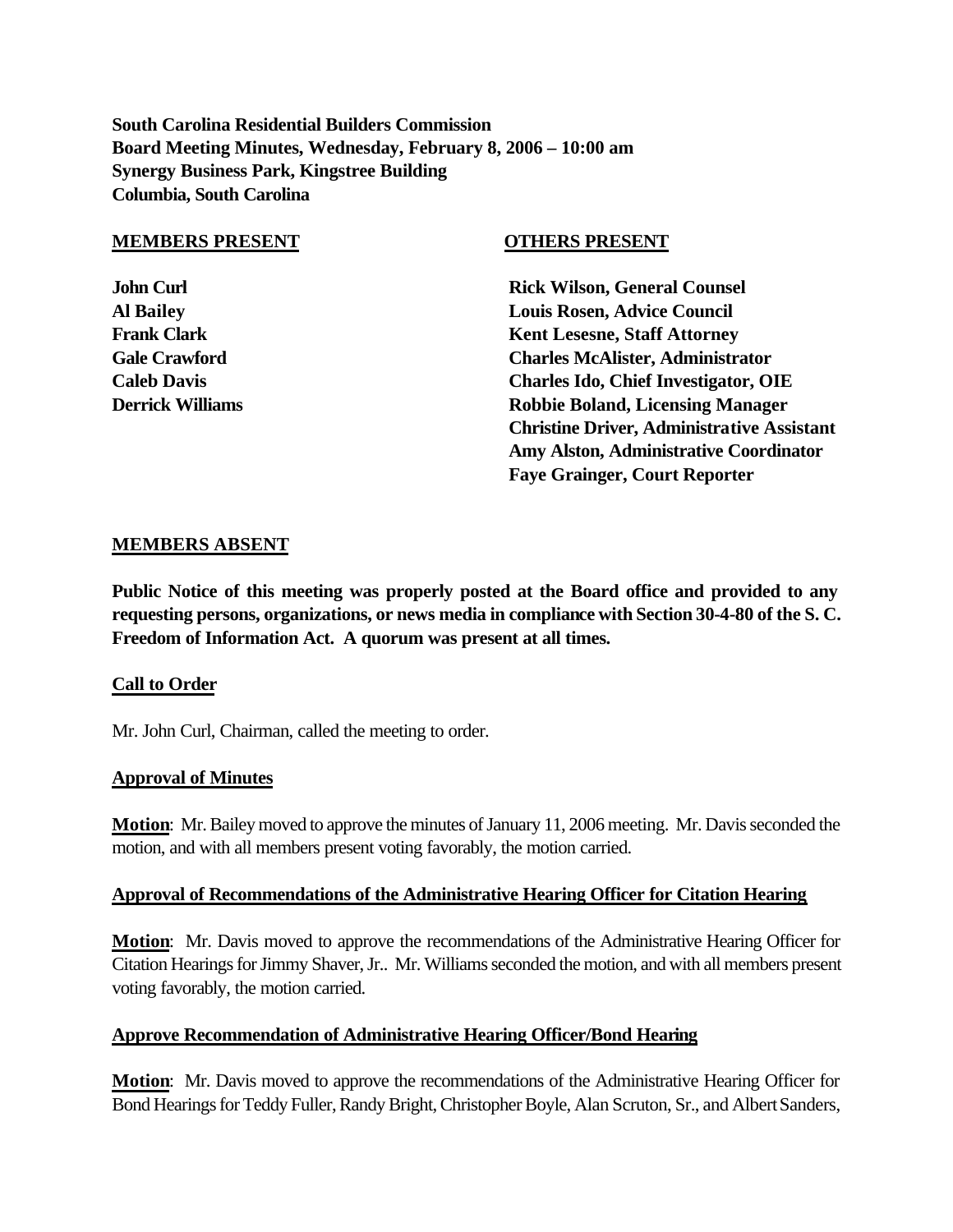Jr. Mr. Bailey seconded the motion, and with all members present voting favorably, the motion carried.

## **Approve Recommendations of Administrator for Bond Claims**

**Motion**: Mr. Bailey moved to approve the recommendations of the Administrator for Bond Claims for Teddy Fuller, Randy Bright, Christopher Boyle, Alan Scruton, Sr., and Albert Sanders, Jr. Mr. Williams seconded the motion, and with all members present voting favorably, the motion carried.

## **Approve Recommendations for Administrative Hearing Officer for Panel Hearing**

**Motion**: Mr. Bailey moved to approve the recommendations of the Administrative Hearing Officer for Panel Hearings for Joshua Freeman, Gilbert Smoak, and Tommy McCutcheon. Ms. Crawford seconded the motion, and with all members present voting favorably, the motion carried.

## **Request for Reinstatement of License**

Bryan Keith Brewer - Mr. McAlister informed the Commission that he received a letter from Mr. Brewer requesting that this matter be continued until March 8, 2006.

Richard Condo - Mr. McAlister informed the Commission that he received a letter from Mr. Condo requesting that this matter be continued until March 8, 2006.

# **Absence of Member:**

The Chairman reported that Caleb Davis asked to be excused for the rest of the day due to scheduling conflicts.

**Motion:** Mr. Bailey moved to excuse Mr. Davis's absence. Ms. Crawford seconded the motion, and with all members present voting favorably, the motion carried.

## **New Business**

Mr. Robbie Boland informed the Commission that in June the Residential Builders Commission would be going to a two-year license. The residential builders and home inspectors will renew from 2006-2008, and the specialty contractors, electrical, plumbing, and HVAC will renew this year for a single year and then in 2007-2009 they will renew for a two year period. The fees will be reduced to cover a two-year period. The residential builders and home inspectors will be \$160.00, for a two-year period (reduced from \$110.00 per year to \$80.00 per year), and specialty contractors, electrical,

plumbing and HVAC will pay \$50.00 for a two-year period beginning 2007-2009. Staff will prorate license fees for new applicants. Applications received twelve months or less will pay \$80.00 for a twoyear period, and applications received thirteen months or more will pay \$160.00 for a two-year period.